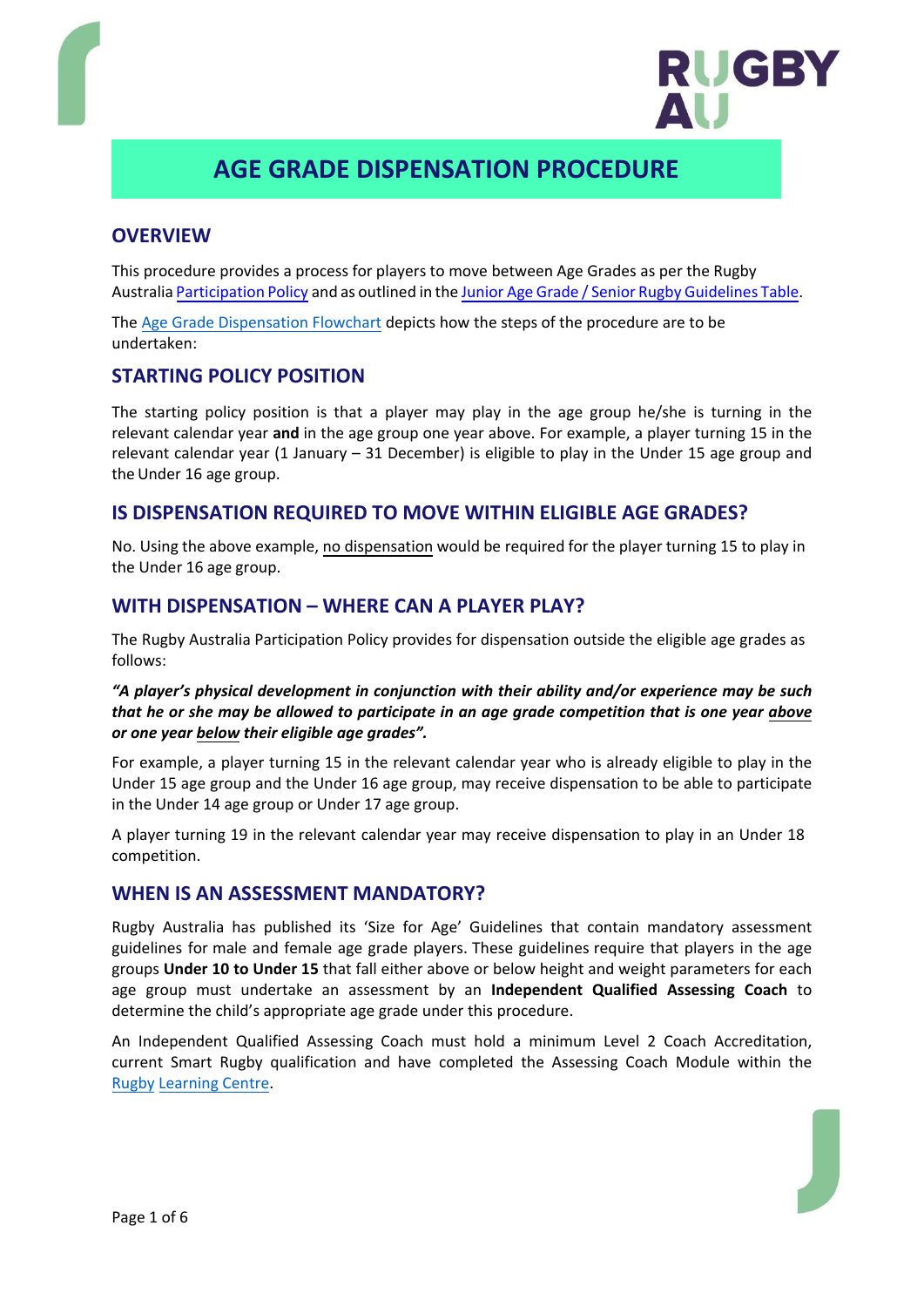



*The following definition of an Independent Coach outlines the minimum criteria that must be met to conduct an official player assessment. Member Unions and Competition Managers are permitted to add criteria that is appropriate for their jurisdiction.*

*A Qualified Assessing Coach is defined as being Independent if they are not registered to the same Club or School as the player being assessed.*

#### *OR*

*In the event a Qualified Assessing Coach is registered with the same Club or School as the player being assessed they must meet the following criteria to be defined as Independent.*

- *Do not coach the specific age-grade of the player being assessed.*
- *Do not coach the specific age-grade that the player participated in the previous season, if applicable.*
- *Do not coach the specific age-grade that the player wishes to participate in, if applicable.*

# **WILL PLAYERS BE REQUIRED TO MOVE AGE GRADES?**

Where a player falls outside the 'Size for Age' guidelines having undergone an assessment that has taken into consideration the maturity, physical fitness, skill and/or experience of the player and the independent assessing coach recommends a specific age grade, the competition manager would need compelling justification to disagree with the recommendation. Furthermore, a player may be required to move age grades under the Age Dispensation Procedure if, in exceptional circumstances, the assessing coach deems a player a significant safety risk to themselves or others if they remain in their actual age grade.

A competition manager (or other person designated by the State or Territory Union) may, based on the results of the assessment process and after consultation with the player and their parent/guardian, seek the approval from the Head of Game Development of the relevant State or Territory Union (or another person nominated by the CEO of the State or Territory Union) to require that a player must move either:

- within their eligible age grades i.e. move an Under 15 player to the Under 16 age grade; OR
- outside their [eligible age grades i.e. move an](http://www.rugbyau.com/-/media/rugbyau/documents/RugbyAustraliaSafetyPolicy.pdf) Under 15 player to the Under 17 age grade or Under 14 age grade.

### **RESPONSIBILITIES**

This procedure applies to all registered players participating or wishing to participate in age grade competitions between Under 8 and Under 18 except for non-contact Rugby or Touch7s.

Each State or Territory Union must designate an appropriate person(s) to administer the application of this procedure within their competitions. Whilst the competition manager will typically be the person responsible, the State or Territory Union may however nominate another person and/or convene an advisory panel or group of individuals that have the necessary expertise to provide recommendations and/or make decisions on the application of this procedure.

Please note that it is the responsibility of all Coaches, Club Officials, Unions, Affiliates and Parents / Guardians to ensure that Rugby is as safe, fair and inclusive as possible. Primary consideration must always be given to the Rugby Australia Safety Policy.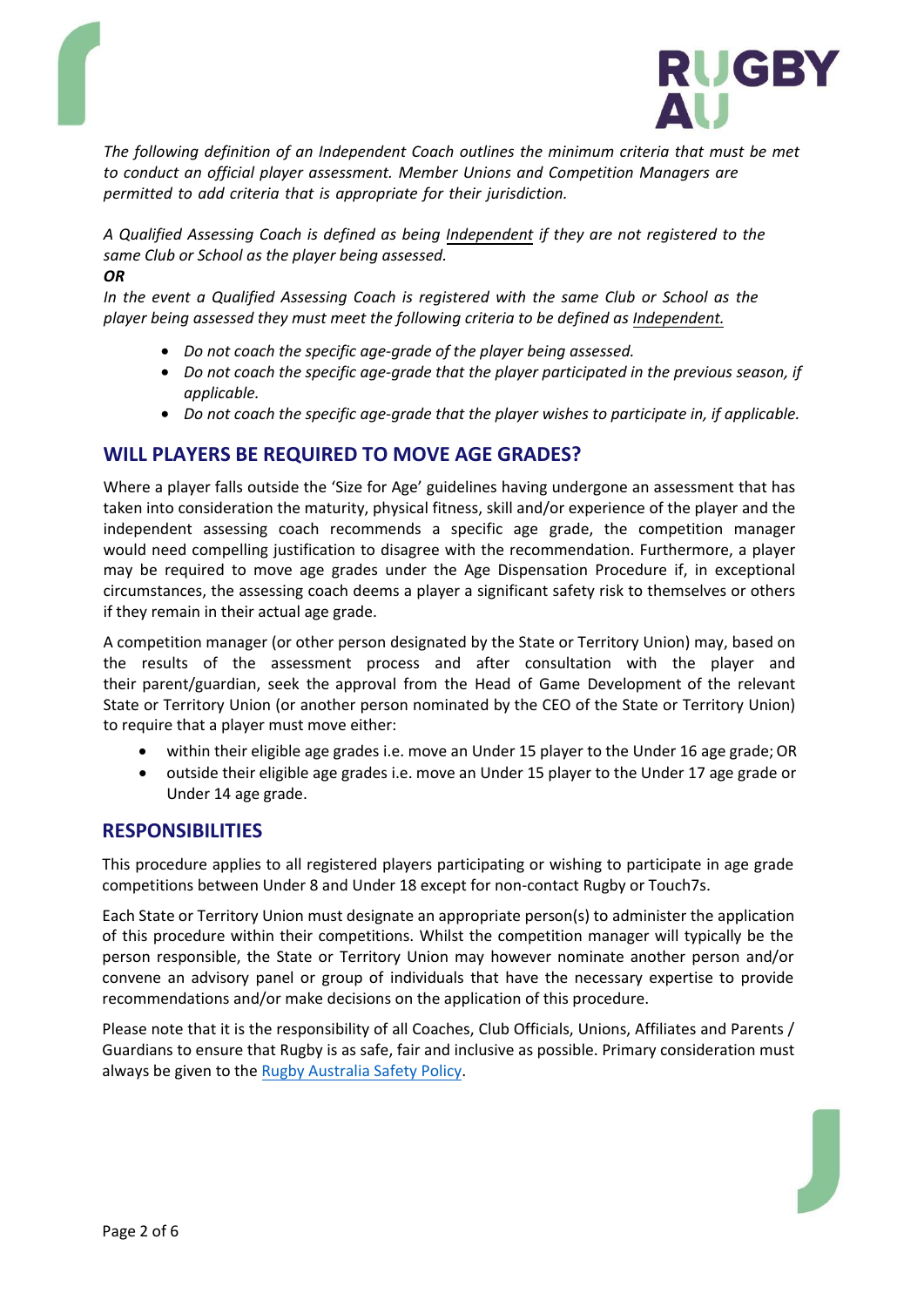# **RUGBY AUSTRALIA**



# **DETAILED STEP BY STEP PROCEDURES**

| <b>STEP</b>    | <b>DESCRIPTION OF ACTION</b>                                                                                                                                                                                                                                                                                                                                                                                                                                                                                                                                                                                                                                                                      | <b>RESPONSIBLE</b>                                                                                    | <b>NOTES</b>                                                                                                                                                                                                                                                                                                                                                                                                                                                                                                                                                                                                                                                                                                                                                                                                                                               |
|----------------|---------------------------------------------------------------------------------------------------------------------------------------------------------------------------------------------------------------------------------------------------------------------------------------------------------------------------------------------------------------------------------------------------------------------------------------------------------------------------------------------------------------------------------------------------------------------------------------------------------------------------------------------------------------------------------------------------|-------------------------------------------------------------------------------------------------------|------------------------------------------------------------------------------------------------------------------------------------------------------------------------------------------------------------------------------------------------------------------------------------------------------------------------------------------------------------------------------------------------------------------------------------------------------------------------------------------------------------------------------------------------------------------------------------------------------------------------------------------------------------------------------------------------------------------------------------------------------------------------------------------------------------------------------------------------------------|
| 1              | A Player is identified to undertake the Age Grade<br><b>Dispensation Procedure</b><br>A Player enters the Age Grade Dispensation Procedure via one<br>of a number of ways, listed in the notes section, but in<br>summary:<br>Registering online and self-reporting height and<br>weight, which is deemed to be above or below the<br>'Size for Age' Guidelines;<br>A player (or their Parent/Guardian) requests that they<br>play in another age grade; or<br>A Club/School or an Independent Qualified Assessing<br>$\bullet$<br>Coach or the Competition Manager believes that a<br>player may require assessment in order to determine<br>the appropriate age grade for the child to play in. | Accredited Coach / Club<br>or School Official /<br>Parent or Guardian /<br><b>Competition Manager</b> | The starting point for activating the Age Dispensation Procedure<br>will be the physical development of the player, relative to their<br>eligible age grades.<br>The process may be instigated via any of the following:<br>A request for assessment from a player who is seeking<br>a)<br>dispensation (or their parent / guardian); OR<br>A player falling outside the 'Size for Age' Guidelines for<br>b)<br>Australian Age Grade Rugby as measured at a Club / School<br>or reported via the registration system (Rugby Link); OR<br>Observations of an Independent Qualified Assessing Coach;<br>c)<br>OR<br>A request made to the competition manager for an<br>d)<br>assessment of a player by a Club / School Official; OR<br>At the discretion of the competition manager (or other<br>e)<br>designated State or Territory Union representative). |
| $\overline{2}$ | <b>Check 'Size for Age' Guidelines</b><br>For each of these scenarios set out in Step 1 above, the Club /<br>School initially, or competition manager subsequently will<br>refer to the 'Size for Age' Guidelines.                                                                                                                                                                                                                                                                                                                                                                                                                                                                                | Club / School<br><b>Competition Manager</b>                                                           | Please refer to the 'Size for Age' Guidelines to determine when<br>an assessment is mandatory and when the decision to undertake<br>an assessment is at the discretion of the Competition Manager.<br>If the Competition Manager decides that it is not necessary to<br>initiate the procedure, no further steps are required, and the<br>Parent or Guardian is advised of this. If the Club / School or<br>Competition Manager does not have height and weight for the<br>player from the Competition Management System, he/she<br>may ask for the completion of the Age Dispensation Consent<br>Form and obtain height and weight data from this form or<br>record data at Club / School.                                                                                                                                                                |
| 3              | Parent / Guardian asked to provide Age Grade Dispensation<br><b>Consent Form</b>                                                                                                                                                                                                                                                                                                                                                                                                                                                                                                                                                                                                                  | Club / School OR<br><b>Competition Manager</b>                                                        | Where the player is requesting dispensation, the Club and School<br>can provide the form, otherwise the Competition Manager can<br>do so.                                                                                                                                                                                                                                                                                                                                                                                                                                                                                                                                                                                                                                                                                                                  |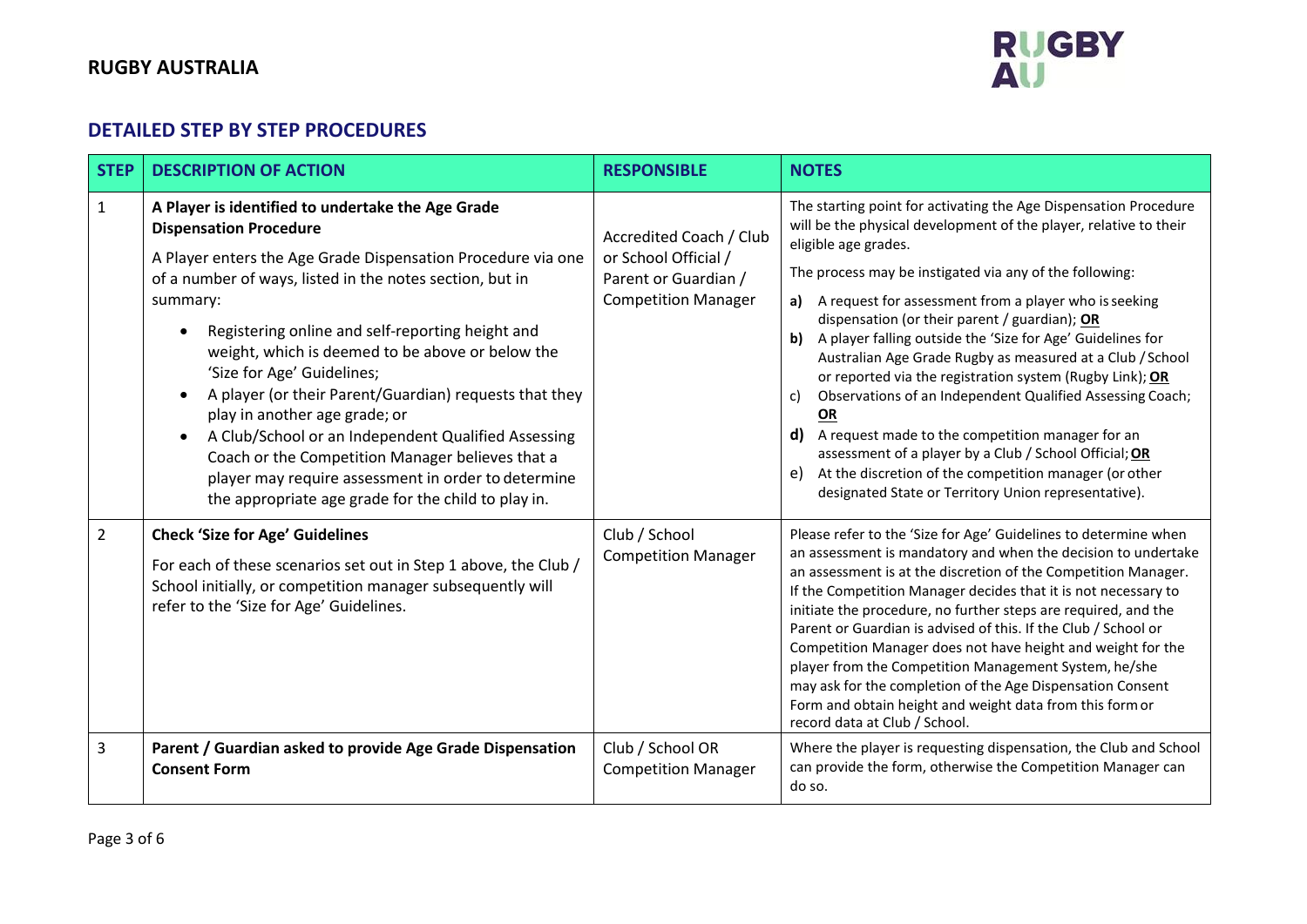

| <b>STEP</b>      | <b>DESCRIPTION OF ACTION</b>                                                                                                                                                                                                                                                                                                                          | <b>RESPONSIBLE</b>                                     | <b>NOTES</b>                                                                                                                                                                                                                                                                                                                                                                                                                                                                                                                                                        |
|------------------|-------------------------------------------------------------------------------------------------------------------------------------------------------------------------------------------------------------------------------------------------------------------------------------------------------------------------------------------------------|--------------------------------------------------------|---------------------------------------------------------------------------------------------------------------------------------------------------------------------------------------------------------------------------------------------------------------------------------------------------------------------------------------------------------------------------------------------------------------------------------------------------------------------------------------------------------------------------------------------------------------------|
| $\mathbf{3}$     | <b>Qualified Independent Assessing Coach Assigned</b>                                                                                                                                                                                                                                                                                                 | <b>Competition Manager</b>                             | The Competition Manager will then give the Club / School a<br>relevant list of Independent Qualified Assessing Coaches for the<br>competition for the assessment process to be undertaken. The<br>list of Qualified Assessing Coaches is maintained by the relevant<br>Union Coach Development Manager. The Consent Form must be<br>completed before undertaking the assessment.                                                                                                                                                                                    |
| $\overline{4}$   | An Independent Qualified Assessing Coach is contacted                                                                                                                                                                                                                                                                                                 | Club / School                                          | A date/time for the assessment is arranged for the Club/School<br>to determine the physical development, ability and/or<br>experience of the player relative to the proposed playing age<br>group.                                                                                                                                                                                                                                                                                                                                                                  |
| $\boldsymbol{6}$ | Assessment is undertaken<br>The assessment process ideally occurs at training and during a<br>match in the player's actual age grade.                                                                                                                                                                                                                 | Independent Qualified<br>Assessing Coach               | At the assessment the player's height and weight is accurately<br>recorded. Prescribed field-based tests are undertaken (if<br>required), skills tests, match/training assessment and the<br>Assessing Coach's report is completed.                                                                                                                                                                                                                                                                                                                                 |
| $\overline{7}$   | The Assessing Coach's Report is submitted<br>Please Note: Players who participate above their eligible age<br>grades and play in the Front Row (prop or hooker) must also<br>apply for approval from Rugby AU prior to participate in<br>rugby, as outlined in Schedule B* - Exception for Front Row.<br>*Please note: Not required for Sevens Rugby. | <b>Independent Qualified</b><br><b>Assessing Coach</b> | The Assessing Coach's Report can be submitted using the online<br>form, OR a copy of the Assessing Coach's Report can be returned<br>to the Club / School and the Competition Manager (or other<br>designated State or Territory Union representative) with a<br>recommendation of the appropriate age grade for the player.                                                                                                                                                                                                                                        |
| 8                | <b>Competition Manager reviews the Assessing Coach's</b><br>recommendation<br>If the outcome is that the Competition Manager requests a<br>further Independent Assessment, then please return to<br>Step 3.                                                                                                                                           | <b>Competition Manager</b>                             | The Competition Manager (or other designated State or Territory<br>Union representative) will review the assessment and either:<br>Accept or decline the Age Dispensation application; OR<br>a)<br>Request a further independent assessment in line with the<br>b)<br>Rugby Australia Safety Policy and the Rugby Australia<br>Participation Policy before making any decision; OR<br>Make a recommendation to the player (or their<br>c)<br>parent/guardian) as to their appropriate age grade based on<br>the initial assessment or any subsequent assessment; OR |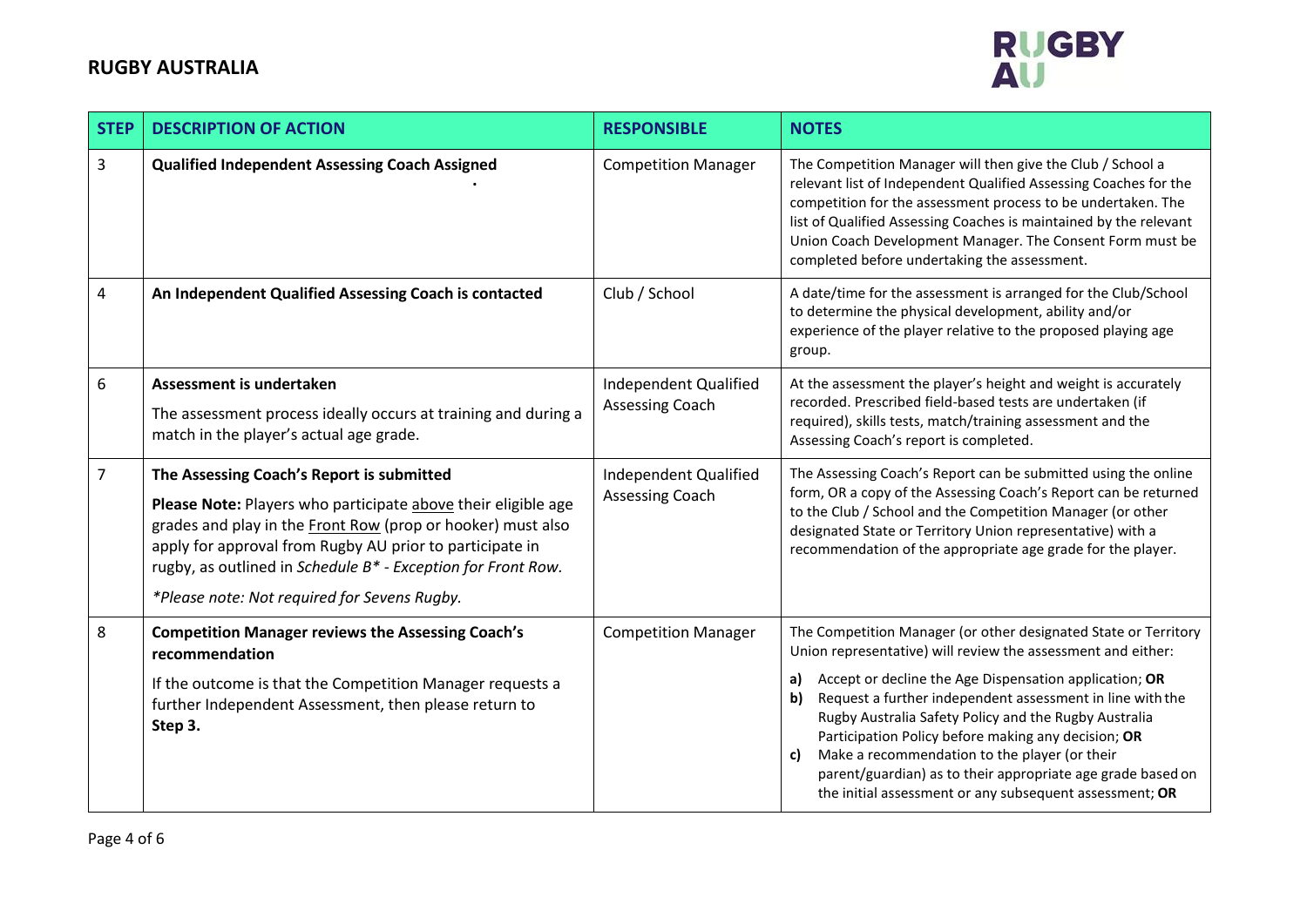

| <b>STEP</b> | <b>DESCRIPTION OF ACTION</b>                             | <b>RESPONSIBLE</b>                                                       | <b>NOTES</b>                                                                                                                                                                                                                                                                                                                                                                                                                                                                     |
|-------------|----------------------------------------------------------|--------------------------------------------------------------------------|----------------------------------------------------------------------------------------------------------------------------------------------------------------------------------------------------------------------------------------------------------------------------------------------------------------------------------------------------------------------------------------------------------------------------------------------------------------------------------|
|             |                                                          |                                                                          | d) Make a recommendation to the Head of Game Development<br>of the relevant State Union (or another person nominated<br>by the CEO of the Union) that a player be required to<br>participate in a specific age group (either within or outside<br>the player's eligible age grades) based on the original<br>assessment or any subsequent assessment where it is<br>believed that their participation presents/may present a<br>safety risk to themselves or other participants. |
| 9           | Parent / Guardian consulted                              | Club / School via<br><b>Competition Manager</b>                          | Where the Competition Manager (or other designated State or<br>Territory Union representative) makes a recommendation to the<br>Head of Game Development of the relevant State or Territory<br>Union (or another person nominated by the CEO of the<br>State/Territory Union) that a player be required to move age<br>grade, the player and their parent/guardian must be consulted<br>and provided with the reasons for the recommendation.                                    |
| 10          | <b>Player's Age Grade Confirmed</b>                      | Competition<br>Manager/State Union<br><b>Head of Game</b><br>Development | The Head of Game Development (or another person nominated<br>by the CEO of the State or Territory Union) may, in exceptional<br>circumstances, require that a player participates in a specific age<br>group (either within or outside the player's eligible age grades)<br>where their participation in their current or preferred age grade<br>is deemed to present a safety risk to themselves or other<br>participants.                                                      |
| 11          | <b>Changes made to the Competition Management System</b> | <b>Competition Manager</b>                                               | Appropriate changes are then made in the Competition<br>Management System to enable participation in the determined<br>age grade. This may include the remittance / refund of any<br>necessary conversion fees.                                                                                                                                                                                                                                                                  |
| 12          | Club / School and Parent / Guardian informed             | <b>Competition Manager</b>                                               | The Club / School and the Parent / Guardian is informed of the<br>above.                                                                                                                                                                                                                                                                                                                                                                                                         |